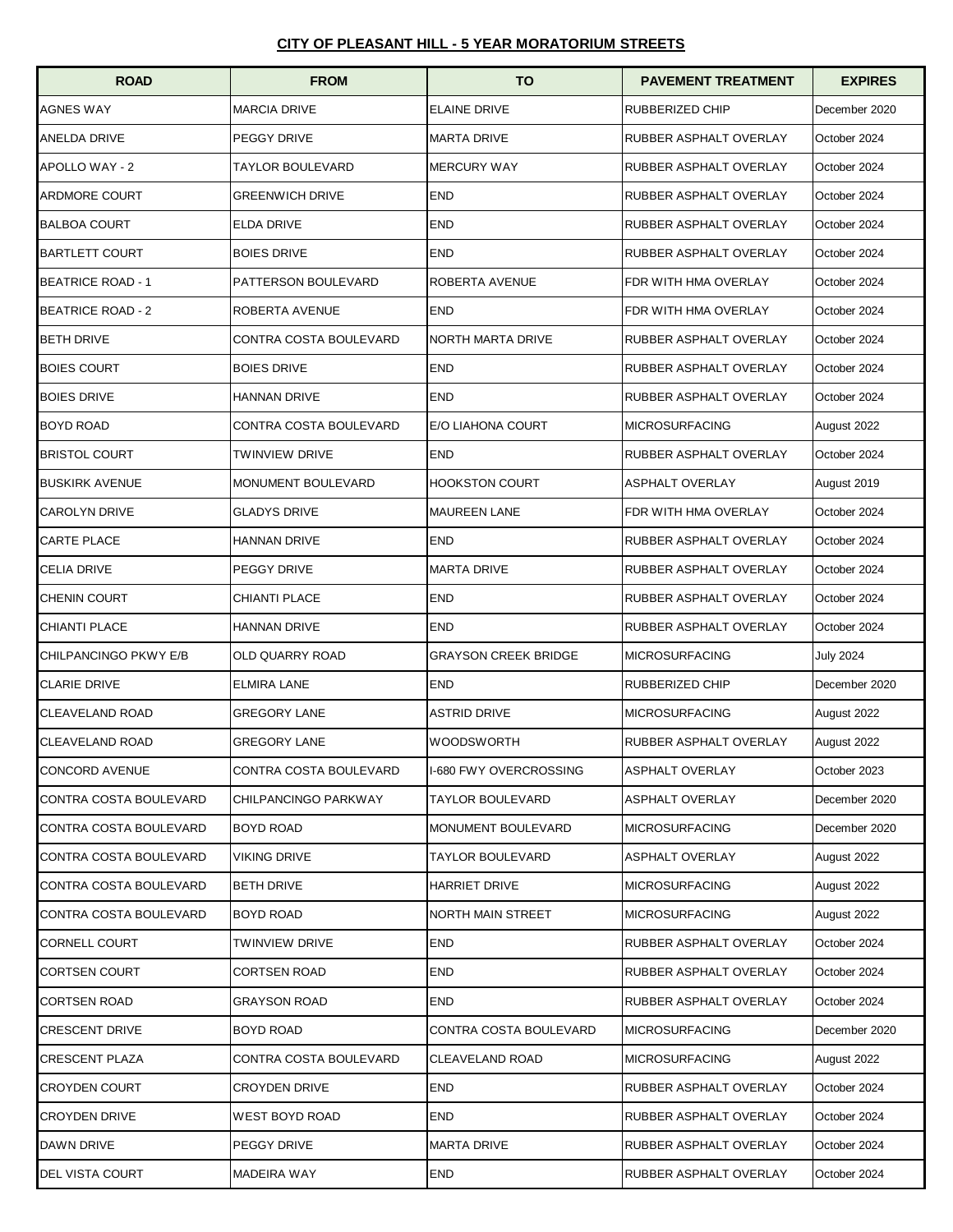| <b>ROAD</b>              | <b>FROM</b>            | <b>TO</b>                | <b>PAVEMENT TREATMENT</b>     | <b>EXPIRES</b> |
|--------------------------|------------------------|--------------------------|-------------------------------|----------------|
| <b>DEVON AVENUE</b>      | PLEASANT HILL ROAD     | <b>GAIL DRIVE</b>        | RUBBER ASPHALT OVERLAY        | October 2024   |
| <b>DEVONSHIRE COURT</b>  | DEVON AVENUE           | <b>END</b>               | RUBBER ASPHALT OVERLAY        | October 2024   |
| <b>DOUGLAS TERRACE</b>   | NETHERBY DRIVE         | <b>END</b>               | RUBBERIZED CHIP               | August 2022    |
| <b>EAST VIVIAN DRIVE</b> | CONTRA COSTA BOULEVARD | <b>MARTA DRIVE</b>       | RUBBER ASPHALT OVERLAY        | October 2024   |
| <b>ELAINE DRIVE</b>      | <b>MARCIA DRIVE</b>    | <b>FAIR OAKS DRIVE</b>   | RUBBERIZED CHIP               | December 2020  |
| <b>ELDA COURT</b>        | <b>ELDA DRIVE</b>      | <b>END</b>               | RUBBER ASPHALT OVERLAY        | October 2024   |
| <b>ELDA DRIVE</b>        | <b>MARTA DRIVE</b>     | <b>END</b>               | RUBBER ASPHALT OVERLAY        | October 2024   |
| <b>ERIN COURT</b>        | <b>STEVEN CIRCLE</b>   | <b>END</b>               | RUBBER ASPHALT OVERLAY        | October 2024   |
| <b>FAIR OAKS DRIVE</b>   | <b>GERALDINE DRIVE</b> | W/O MARCIA DRIVE         | RUBBERIZED CHIP               | December 2020  |
| <b>FAIR OAKS DRIVE</b>   | E/O MARCIA DRIVE       | <b>ELAINE DRIVE</b>      | RUBBERIZED CHIP               | December 2020  |
| <b>GAIL DRIVE</b>        | <b>MADEIRA WAY</b>     | <b>END</b>               | RUBBER ASPHALT OVERLAY        | October 2024   |
| <b>GERALDINE DRIVE</b>   | <b>FAIR OAKS DRIVE</b> | 60' S/O LAMKIN LANE      | RUBBERIZED CHIP               | December 2020  |
| GERALDINE DRIVE          | 60' S/O LAMKIN LANE    | N/O CLARIE DRIVE         | RUBBERIZED CHIP               | December 2020  |
| <b>GERALDINE DRIVE</b>   | S/O CLARIE LANE        | <b>END</b>               | RUBBERIZED CHIP               | December 2020  |
| <b>GOLF CLUB ROAD</b>    | CONTRA COSTA BOULEVARD | <b>CITY LIMITS</b>       | <b>ASPHALT OVERLAY</b>        | August 2022    |
| <b>GRAYSON ROAD</b>      | TWINVIEW DRIVE         | <b>HERITAGE HILLS</b>    | RUBBER ASPHALT OVERLAY        | August 2022    |
| <b>GREENWICH DRIVE</b>   | <b>GRAYSON ROAD</b>    | <b>END</b>               | RUBBER ASPHALT OVERLAY        | October 2024   |
| <b>GREGORY LANE</b>      | PLEASANT HILL ROAD     | CONTRA COSTA BOULEVARD   | <b>MICROSURFACING</b>         | December 2020  |
| <b>HANNAN DRIVE</b>      | <b>GAIL DRIVE</b>      | <b>MADEIRA WAY</b>       | RUBBER ASPHALT OVERLAY        | October 2024   |
| JANIN PLACE              | NETHERBY DRIVE         | <b>END</b>               | RUBBERIZED CHIP               | August 2022    |
| <b>JEAN PLACE</b>        | <b>ELAINE DRIVE</b>    | <b>END</b>               | RUBBERIZED CHIP               | December 2020  |
| JEANETTE DRIVE           | <b>ARDITH DRIVE</b>    | <b>GLADYS DRIVE</b>      | FDR WITH HMA OVERLAY          | October 2024   |
| <b>KATHLEEN DRIVE</b>    | <b>AROADITH DRIVE</b>  | <b>LUCILLE LANE</b>      | <b>MICROSURFACING</b>         | August 2022    |
| KAWAII LANE              | ROCKRIDGE ROAD         | <b>END</b>               | <b>RUBBER ASPHALT OVERLAY</b> | August 2022    |
| LINDA COURT              | LINDA LANE             | <b>END</b>               | RUBBER ASPHALT OVERLAY        | October 2024   |
| LINDA LANE               | PLEASANT HILL ROAD     | <b>END</b>               | RUBBER ASPHALT OVERLAY        | October 2024   |
| LORALEE PLACE            | <b>MARCIA DRIVE</b>    | <b>END</b>               | RUBBERIZED CHIP               | December 2020  |
| LORENZO DRIVE            | <b>WENDY DRIVE</b>     | <b>NORTH MARTA DRIVE</b> | RUBBER ASPHALT OVERLAY        | October 2024   |
| LUCILLE LANE             | <b>KATHLEEN DRIVE</b>  | <b>MAUREEN LANE</b>      | <b>MICROSURFACING</b>         | August 2022    |
| LUCILLE LANE             | <b>MAUREEN LANE</b>    | <b>GLADYS DRIVE</b>      | FDR WITH HMA OVERLAY          | October 2024   |
| <b>MADEIRA WAY</b>       | <b>GAIL DRIVE</b>      | <b>END</b>               | RUBBER ASPHALT OVERLAY        | October 2024   |
| <b>MARTA DRIVE</b>       | ANELDA DRIVE           | <b>END</b>               | RUBBER ASPHALT OVERLAY        | October 2024   |
| <b>MARCIA DRIVE</b>      | MONUMENT BOULEVARD     | <b>CLARIE DRIVE</b>      | RUBBERIZED CHIP               | December 2020  |
| <b>MARIAN PLACE</b>      | <b>MARCIA DRIVE</b>    | <b>END</b>               | RUBBERIZED CHIP               | December 2020  |
| MARYAL ROAD              | STRAND AVENUE          | SUNSET ROAD              | RUBBER ASPHALT OVERLAY        | October 2024   |
| MAYHEW WAY               | <b>BUSKIRK AVENUE</b>  | 600' E/O BUSKIRK AVENUE  | <b>MICROSURFACING</b>         | May 2024       |
| <b>MAUREEN LANE</b>      | LUCILLE LANE           | <b>WESTOVER DRIVE</b>    | <b>MICROSURFACING</b>         | August 2022    |
| MAYBELLE DRIVE - 2       | <b>MAUREEN LANE</b>    | <b>GLADYS DRIVE</b>      | FDR WITH HMA OVERLAY          | October 2024   |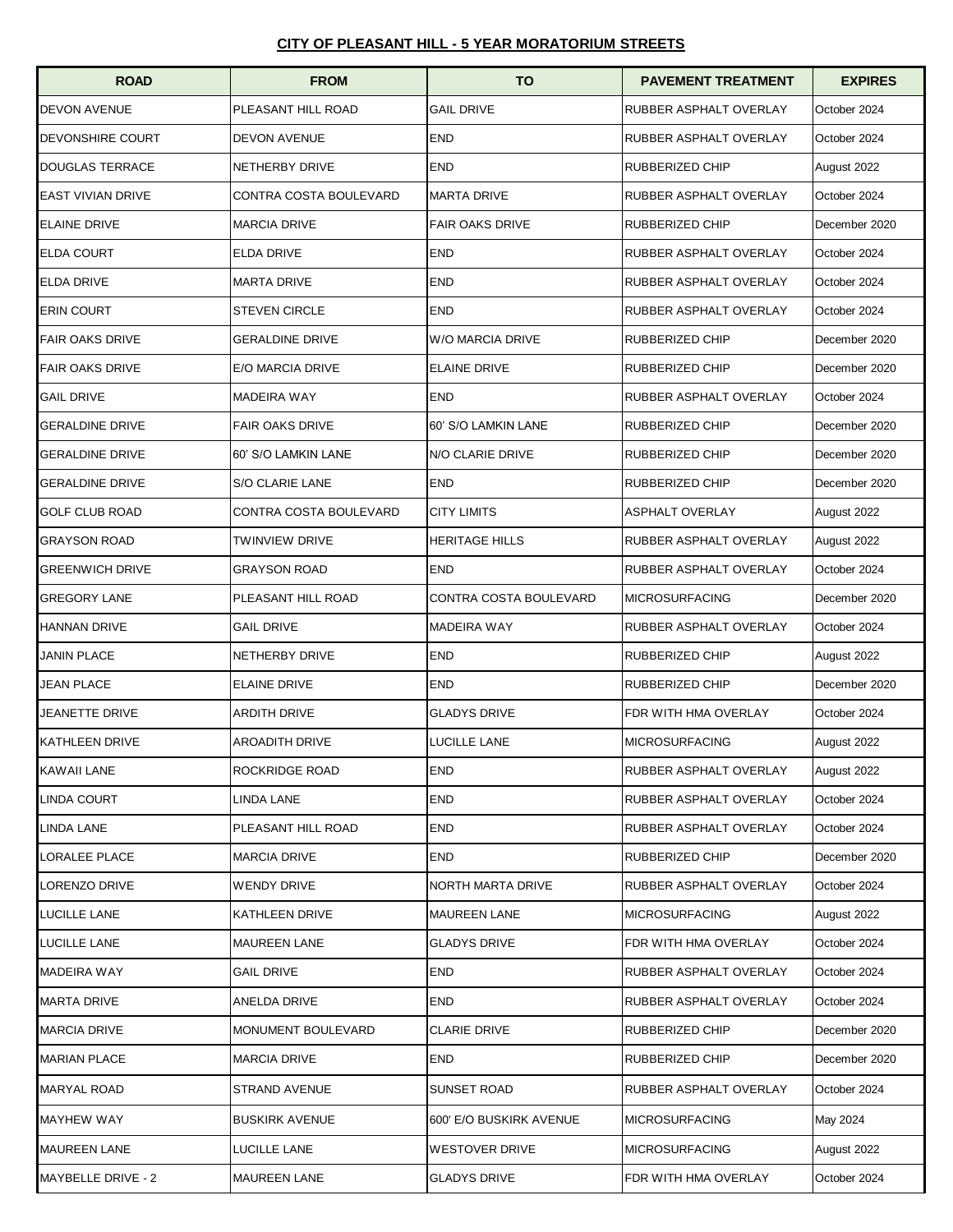| <b>ROAD</b>              | <b>FROM</b>            | <b>TO</b>               | <b>PAVEMENT TREATMENT</b>     | <b>EXPIRES</b> |
|--------------------------|------------------------|-------------------------|-------------------------------|----------------|
| <b>MERCURY WAY</b>       | PLEASANT HILL ROAD     | <b>END</b>              | RUBBER ASPHALT OVERLAY        | October 2024   |
| MONUMENT BOULEVARD       | <b>BUSKIRK AVENUE</b>  | <b>CITY LIMITS</b>      | <b>MICROSURFACING</b>         | December 2020  |
| MONUMENT BOULEVARD       | <b>BUSKIRK AVENUE</b>  | CONTRA COSTA BOULEVARD  | <b>MICROSURFACING</b>         | August 2022    |
| NETHERBY DRIVE           | <b>MORELLO AVENUE</b>  | N/O DOUGLAS TERRACE     | RUBBERIZED CHIP               | August 2022    |
| <b>NORTH MARTA DRIVE</b> | <b>NORTH END</b>       | <b>SOUTH END</b>        | <b>RUBBER ASPHALT OVERLAY</b> | October 2024   |
| OAK PARK BOULEVARD       | <b>MONTICELLO</b>      | PATTERSON BOULEVARD     | RUBBERIZED CHIP               | December 2020  |
| <b>OLD QUARRY ROAD</b>   | <b>GOLF CLUB ROAD</b>  | CHILPANCINGO PKWAY      | <b>ASPHALT OVERLAY</b>        | August 2022    |
| OLD ROGERS RANCH COURT   | <b>TWINVIEW PLACE</b>  | <b>END</b>              | RUBBER ASPHALT OVERLAY        | October 2024   |
| <b>PADDOCK COURT</b>     | SHETLAND DRIVE         | <b>END</b>              | RUBBER ASPHALT OVERLAY        | August 2022    |
| PASO NOGAL               | <b>ALHAMBRA AVENUE</b> | <b>MORELLO</b>          | RUBBER ASPHALT OVERLAY        | October 2024   |
| PEGGY DRIVE              | ANELDA DRIVE           | <b>END</b>              | RUBBER ASPHALT OVERLAY        | October 2024   |
| PHYLIS DRIVE             | PEGGY DRIVE            | <b>MARTA DRIVE</b>      | RUBBER ASPHALT OVERLAY        | October 2024   |
| PINEVIEW COURT           | <b>WEST BOYD ROAD</b>  | <b>END</b>              | RUBBER ASPHALT OVERLAY        | October 2024   |
| PILLON REAL ROAD         | PASO NOGAL ROAD        | <b>END</b>              | RUBBERIZED CHIP               | August 2022    |
| PLEASANT HILL ROAD       | <b>WENDELL LANE</b>    | PARADISE ROAD           | <b>MICROSURFACING</b>         | December 2020  |
| PUTMAN BOULEVARD         | OAK PARK BOULEVARD     | N/O GEARY ROAD          | <b>MICROSURFACING</b>         | August 2022    |
| RAMPO COURT              | <b>GREENWICH DRIVE</b> | <b>END</b>              | RUBBER ASPHALT OVERLAY        | October 2024   |
| ROBERTA AVENUE - 1       | PATTERSON BOULEVARD    | <b>BEATRICE ROAD</b>    | FDR WITH HMA OVERLAY          | October 2024   |
| <b>ROCKRIDGE DRIVE</b>   | ALHAMBRA AVENUE        | <b>END</b>              | RUBBER ASPHALT OVERLAY        | August 2022    |
| SADDLEBROOK LANE         | SHETLAND DRIVE         | <b>END</b>              | RUBBER ASPHALT OVERLAY        | August 2022    |
| SANTA ANA DRIVE          | SANTA LUCIA DRIVE      | <b>SANTA CRUZ DRIVE</b> | RUBBERIZED CHIP               | August 2022    |
| SANTA CRUZ DRIVE         | W/O SANTA MONICA DRIVE | SANTA LUCIA DRIVE       | RUBBERIZED CHIP               | August 2022    |
| SANTA CRUZ DRIVE         | E/O SANTA MONICA DRIVE | <b>END</b>              | <b>RUBBERIZED CHIP</b>        | August 2022    |
| SANTA LUCIA COURT        | SANTA LUCIA DRIVE      | END                     | RUBBERIZED CHIP               | August 2022    |
| SANTA LUCIA DRIVE        | E/O SANTA MONICA       | SANTA CRUZ DRIVE        | RUBBERIZED CHIP               | August 2022    |
| SANTA LUCIA DRIVE        | SANTA MONICA DRIVE     | <b>END</b>              | RUBBERIZED CHIP               | August 2022    |
| SANTA MONICA COURT       | SANTA MONICA DRIVE     | <b>END</b>              | RUBBERIZED CHIP               | August 2022    |
| SANTA MONICA DRIVE       | SUNVALLEY BOULEVARD    | <b>END</b>              | RUBBERIZED CHIP               | August 2022    |
| SHETLAND COURT           | SHETLAND DRIVE         | <b>END</b>              | RUBBER ASPHALT OVERLAY        | August 2022    |
| SHETLAND DRIVE           | ALHAMBRA AVENUE        | <b>END</b>              | RUBBER ASPHALT OVERLAY        | August 2022    |
| SHETLAND LANE            | SHETLAND DRIVE         | <b>END</b>              | RUBBER ASPHALT OVERLAY        | August 2022    |
| SOULE AVENUE - 2         | PATTERSON BOULEVARD    | <b>END</b>              | FDR WITH HMA OVERLAY          | October 2024   |
| STEVEN CIRCLE            | LINDA LANE WEST        | LINDA LANE EAST         | RUBBER ASPHALT OVERLAY        | October 2024   |
| STRAND AVENUE            | GRAYSON ROAD           | PLEASANT HILL ROAD      | RUBBER ASPHALT OVERLAY        | October 2024   |
| SUNSET ROAD              | VALLEY VIEW ROAD       | STRAND AVENUE           | RUBBER ASPHALT OVERLAY        | October 2024   |
| ST. CLAIRE COURT         | ST. CLAIRE LANE        | <b>END</b>              | RUBBER ASPHALT OVERLAY        | August 2022    |
| ST. CLAIRE LANE          | ST. GERMAINE LANE      | <b>END</b>              | RUBBER ASPHALT OVERLAY        | August 2022    |
| ST. GEORGE COURT         | ST. GERMAINE LANE      | <b>END</b>              | RUBBER ASPHALT OVERLAY        | August 2022    |